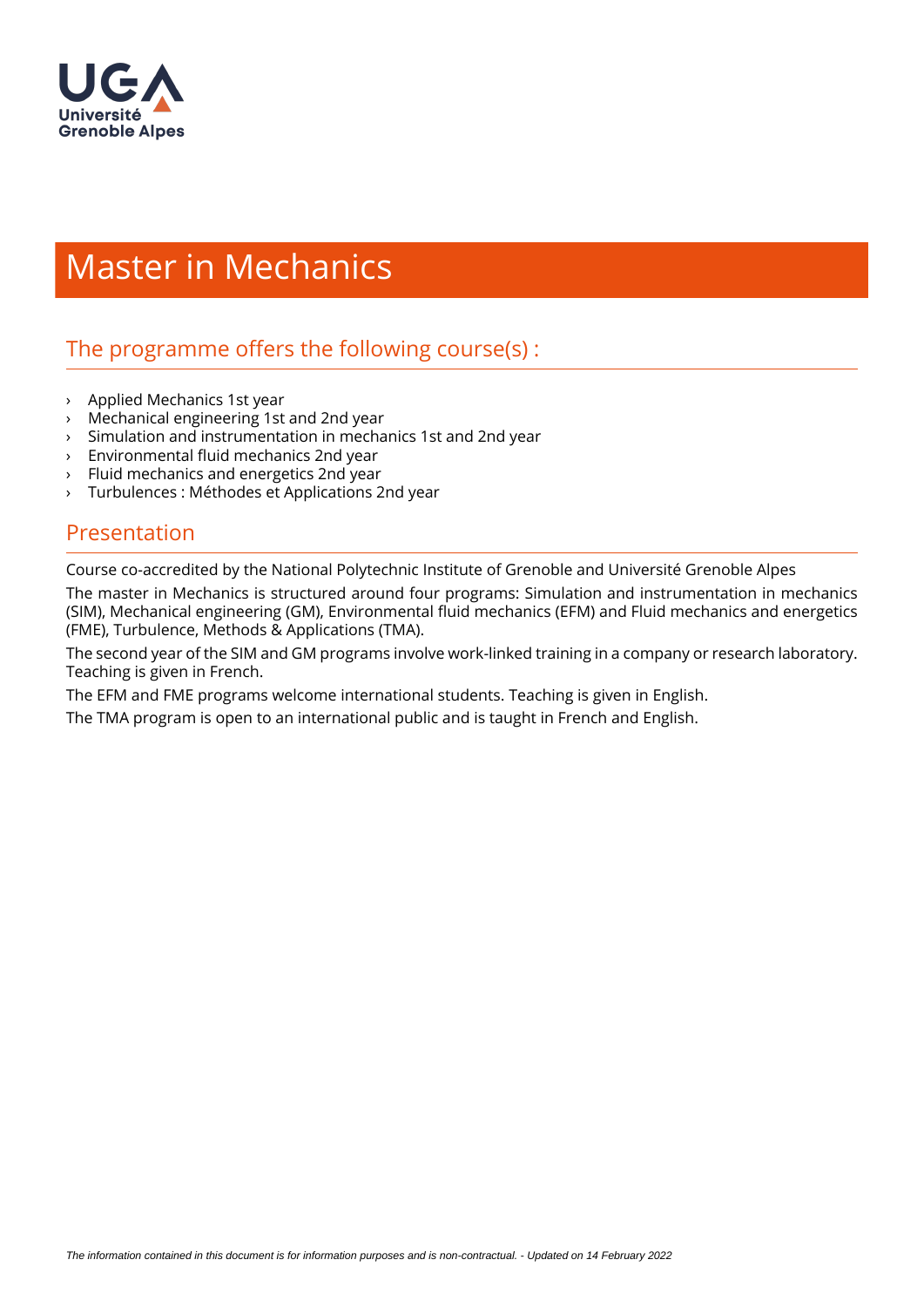



The two programs SIM and GM, consist of:

- A foundation program (over the 2 years) of 30 ECTS
- Specialised classes for each program (60 ECTS)
- Work-linked training through an internship (30 ECTS)

The 1st year Applied mechanics is entirely common to the two specialisations Civil engineering and Mechanics and leads to three international programs, including EFM and FME and also the TMA programme.

The EFM and FME programs consist of a foundation program of 45 ECTS, specialised classes for each program (45 ECTS), and an internship (30 ECTS).

| Program<br><b>Mechanical</b><br><b>Engineering</b> | Program<br>Simulation and<br>Instrumentation<br>In Mechanics  | Program<br>Turbulences-<br>Methods &<br><b>Applications</b> |                                       | Program<br><b>Environmental</b><br><b>Fluid Mechanics</b> | Program<br><b>Fluid</b><br><b>Mechanics and</b><br><b>Energetics</b> |
|----------------------------------------------------|---------------------------------------------------------------|-------------------------------------------------------------|---------------------------------------|-----------------------------------------------------------|----------------------------------------------------------------------|
|                                                    | Program Simulation and<br><b>Instrumentation In Mechanics</b> |                                                             | Program Applied Mechanics (common GC) |                                                           |                                                                      |

#### More information from

The objectives of the master in Mechanics are :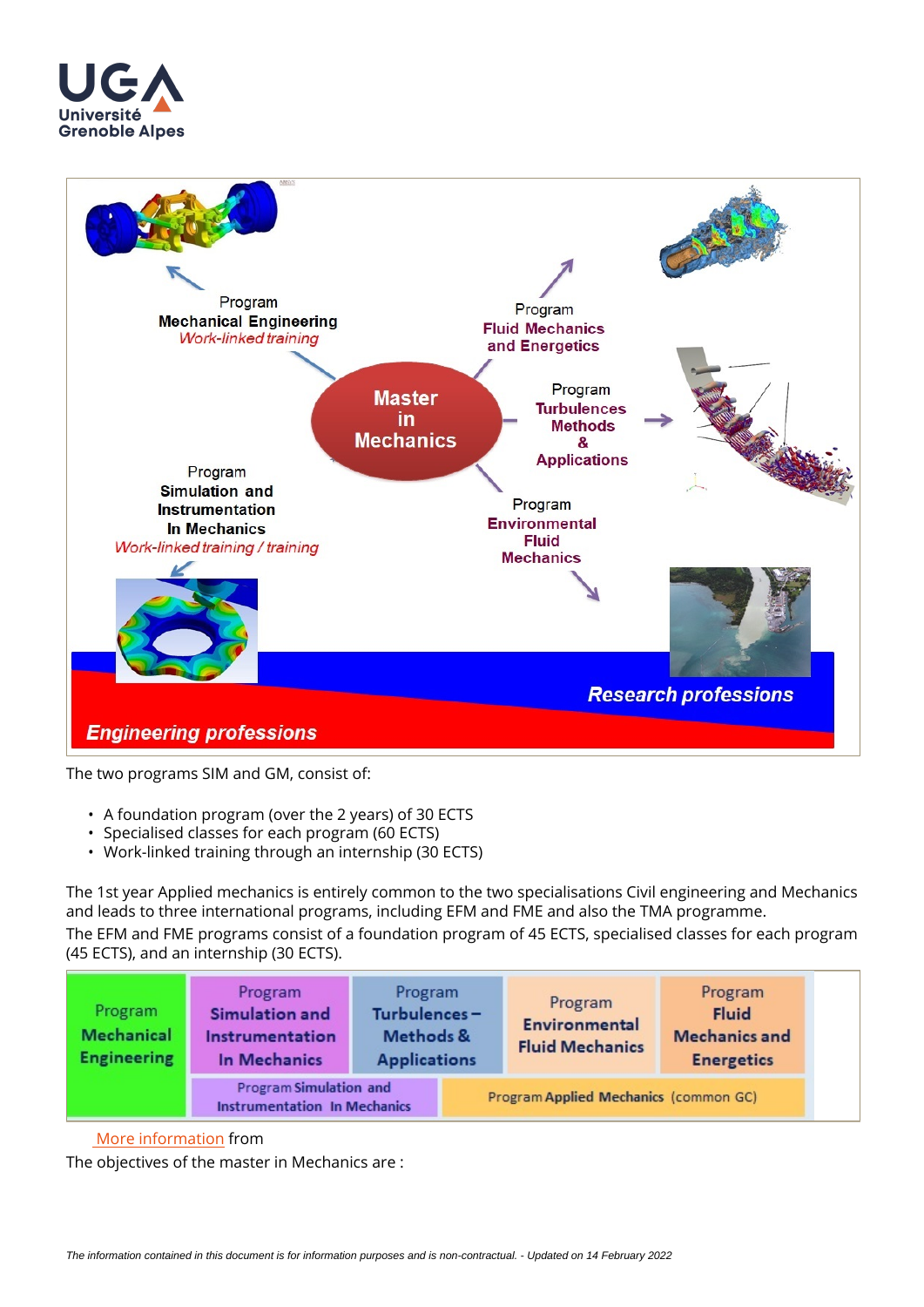

• SIM program: The aim of this program is to train managers with a very high level of expertise in simulation and instrumentation applied to fluid and solid mechanics, who will be responsible for research and development in major groups and SMEs in various sectors such as aviation, automotive, rail, environment etc

• GM program: The main purpose of this program is to train managers with scientific, technical and professional knowledge in the fields of mechanical engineering, especially in the design and production of mechanical systems. The professions targeted by this program are managers responsible for developing and making industrial products (numerical simulation, R&D, production, design, quality management, project management etc) in major groups and SMEs in the engineering industry, in various sectors such as aviation, automotive, nuclear, agri-food and plastics processing

• TMA program: The objective is to offer an original training on a complex and essential scientific theme. The pedagogical approach is innovative in that it first refocuses teaching on the scientific discipline, in this case turbulence. Straddling three majors (Physics, Mathematics and Applications, Mechanics), the TMA course focuses on all methods of analysis of turbulence with a unique interdisciplinary vision: fluid mechanics, mathematics, internal and external geophysics, physics, astrophysics and chemistry. Specialisation will be achieved at the end of the course through a choice of application modules and a 5-month M2 internship in a research laboratory or R&D research centre. Students who choose this course will want to become experts in fluid mechanics and turbulence before moving on to an application in a specific field.

• EFM program: The aim of this program is to give students scientific and technical skills in environmental fluid mechanics (lakes, rivers, ocean, atmosphere etc) from theoretical, numerical and experimental perspectives. The content of each course ranges from fundamental aspects through to applications. This research program offers two main career opportunities : doctoral studies in environmental fluid mechanics, either in France or abroad, with a view to pursuing a career as teacher-researcher in a university, researcher in a large public organisation (CNRS/INRA, CEA etc), or R&D engineer within a company in the water or environmental engineering sectors

• FME program: On completion of this program, students should have acquired scientific and technical skills in fluid mechanics and transfers (thermal, chemical) from theoretical, numerical and experimental perspectives. This program is mainly intended for students wishing to prepare for doctoral studies in fluid mechanics and transfers (thermal, chemical), either in France or abroad, with a view to pursuing a career as teacher-researcher in a university, researcher in a large public organisation (CNRS, CEA etc), or R&D engineer within a company in sectors such as energy or transport

## Registration and scholarships

• The first year of the master's degree is accessible on file (and / or interview) to candidates with a national diploma conferring the degree of license in a field compatible with that of the master or via a validation of studies or acquired according to the conditions determined by the university or training

• The 2nd year is accessible on file (and / or interview) to candidates who have validated the 1st year of a compatible path or through a validation of studies or acquired according to the conditions determined by the university or training

Public continuing education : You are in charge of continuing education :

- if you resume your studies after 2 years of interruption of studies
- or if you followed a formation under the regime formation continues one of the 2 preceding years
- or if you are an employee, job seeker, self-employed

If you do not have the diploma required to integrate the training, you can undertake a validation of personal [and professional achievements \(VAPP\)](https://www.univ-grenoble-alpes.fr/construire-son-parcours/valider-ses-acquis/validation-des-acquis-personnels-et-professionnels-vapp-/)

Would you like to apply and register? Be aware that the procedure differs depending on the diploma, the degree obtained, or the place of residence for foreign students. Let us guide you simply by following this

## Job opportunities